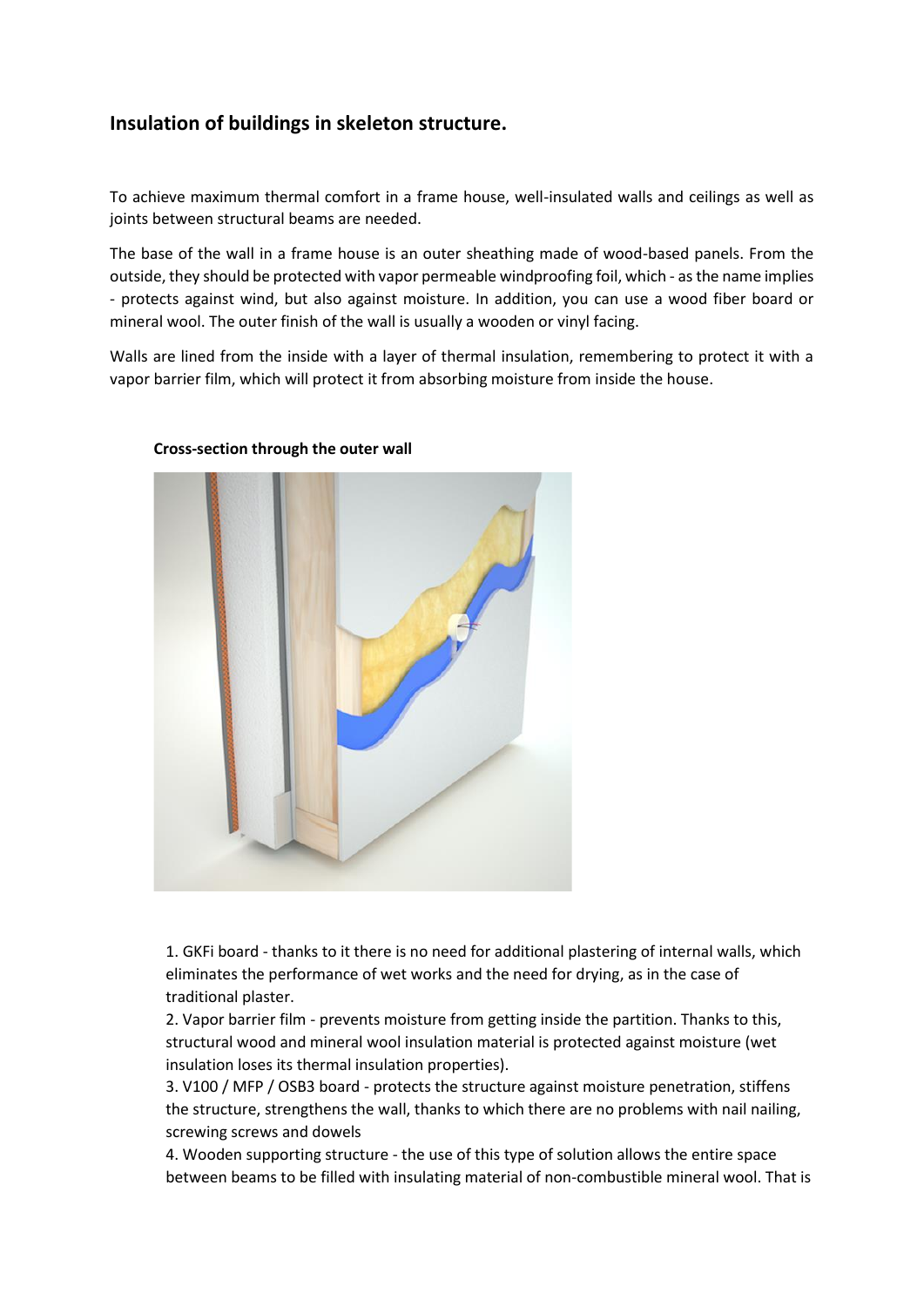why it is possible to obtain the highest thermal insulation parameters of our partition and that is why our houses are energy-saving houses.

5. Mineral wool - is a layer of excellent thermal and sound insulation. Thanks to its flexibility and elasticity, it perfectly fills the space between beams, which affects the elimination of all types of linear and point thermal bridges, which have a negative effect on the thermal insulation parameter of the partition.

6. V100 / MFP / OSB3 board - is a load-bearing layer for the second layer of insulation made of foamed polystyrene or, optionally, of mineral wool and stiffens the structure.

7. Adhesive for external insulation - it is used for gluing foamed polystyrene or wool to the V100 / MFP / OSB3 board.

8. External insulation - is the second layer of insulation, which further improves the insulation properties of the partition.

9. Mesh reinforced plaster foundation - a reinforcing layer for thin-layer plaster.

10. Plaster - the outer facade layer

## **Cross-section through the inner wall**



1. GKF board - thanks to it there is no need for additional plastering of internal walls, which eliminates the performance of wet works and the need for drying, as in the case of traditional plaster.

2. V100 / MFP / OSB3 board - stiffens the structure and strengthens the wall, thanks to which there are no problems with nailing nails, screwing screws and dowels.

3. Wooden supporting structure - the use of this type of solution allows the entire space between beams to be filled with insulating material of non-combustible mineral wool. This makes it possible to obtain very good sound insulation parameters for our partition wall.

4. Mineral wool - it is a perfect acoustic layer. Thanks to its flexibility and elasticity, it perfectly fills the space between beams.

5. V100 / MFP / OSB3 board - stiffens the structure and strengthens the wall, thanks to which there are no problems with nailing nails, screwing screws and dowels.

6. GKF board - thanks to it there is no need for additional plastering of internal walls, which eliminates the performance of wet works and the need for drying, as in the case of traditional plaster.

7. Wall finishing - finishing coat, paint etc.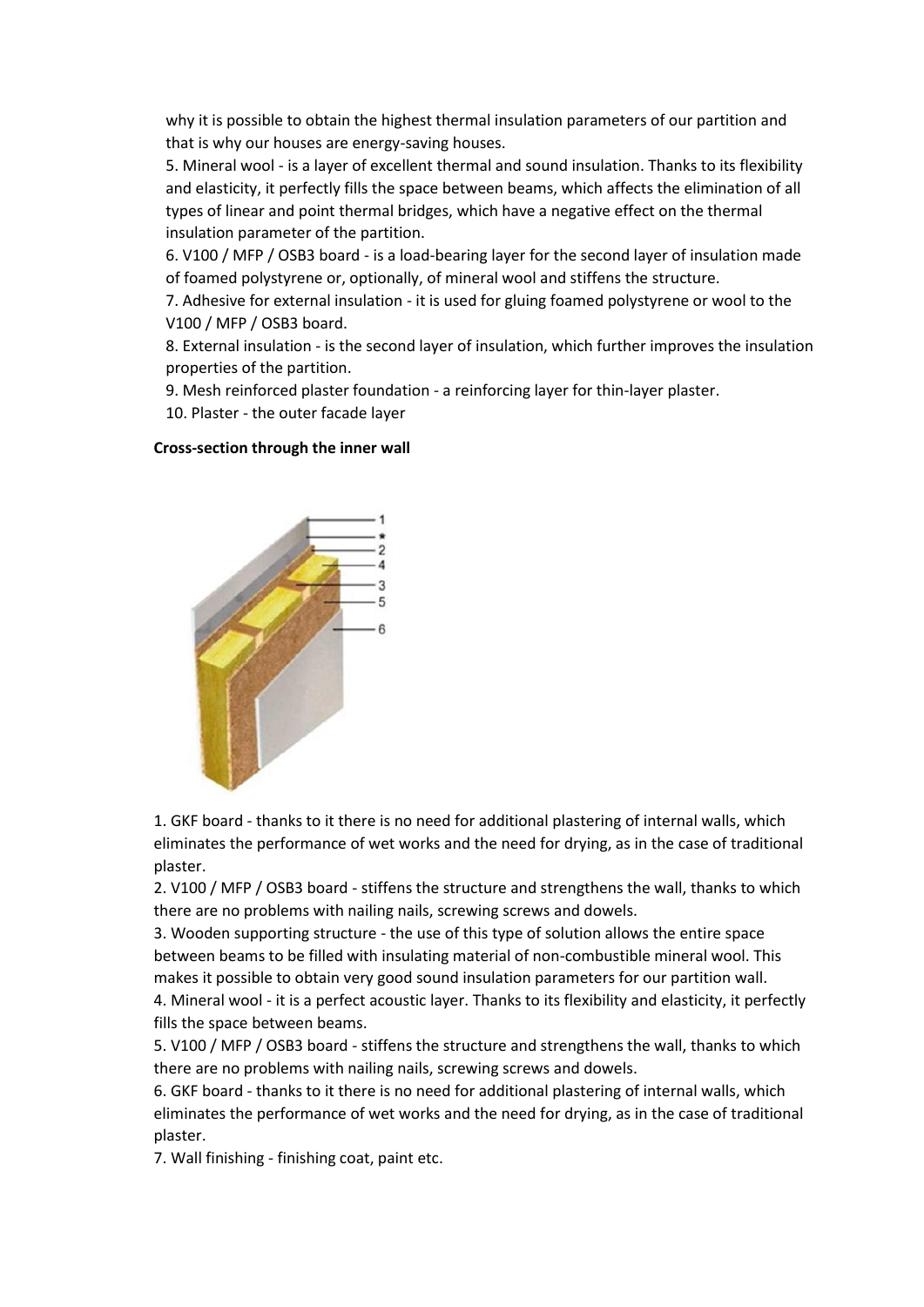## **Cross-section through the inter-story ceiling**



1. Finishing the floor - any finish e.g. wooden floor, terracotta, floor panels.

2. Concrete screed - causes the ceiling to be weighted, which improves its acoustic properties and allows laying any floor finish.

3. Styrofoam - provides sound insulation from impact noise, allows laying under the screed layer of installations - e.g. water, electric, central heating.

4. Building foil - prevents moisture from entering the interior of the partition.

5. V100 / MFP / OSB3 board - an element transferring the load evenly to the floor beams.

6. Floor beams - a structural element of the floor, which allows filling the space between the beams with sound insulation.

7. Mineral wool - sound insulation, in the transition period, when the floor is not finished, and only the ground floor is heated - it is a layer of thermal insulation.

8. Vapor barrier film - prevents moisture from entering the ceiling (especially in situations where only the ground floor is heated).

9. Supporting grid for GKF boards.

10. GKF boards - outer finishing layer - very simple installation, even surface, no need for long drying) as opposed to plaster.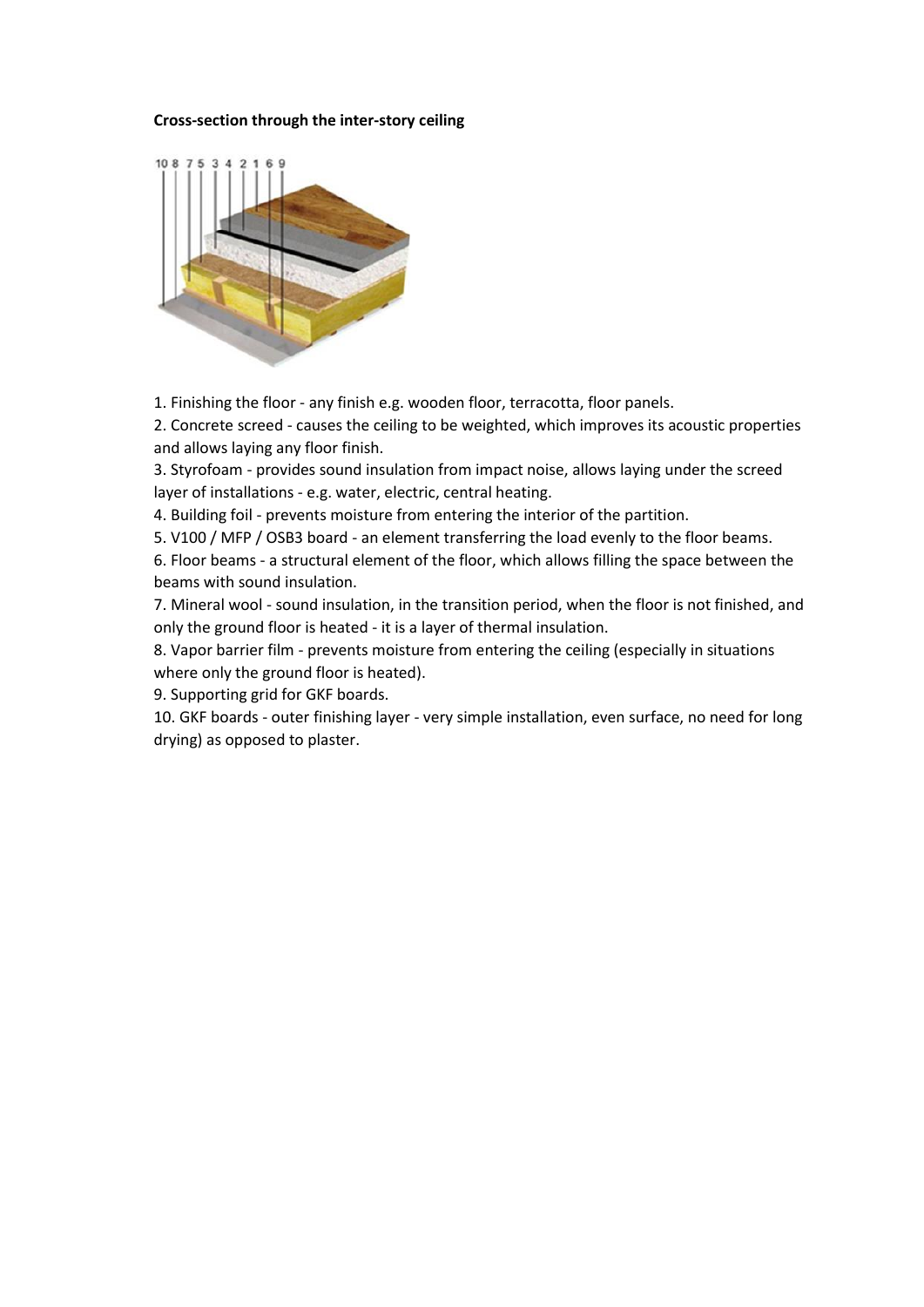**Example of Insulation of buildings in skeleton structure.**





air cavity 3,5 mm<br>insulation 90 mm<br>insulation 90 mm (nobles)<br>vapour barrier gypsum panel 15 mm<br>plaster / stuc

concrete column wooden



bituminous roofing<br>insulation bituminous roofing Dituminous roofing<br>steel lattice girder<br>steel lattice girder<br>metal stud C-profile<br>gypsum panel 15 mm<br>vapour barrier gypsum panel 15 mm